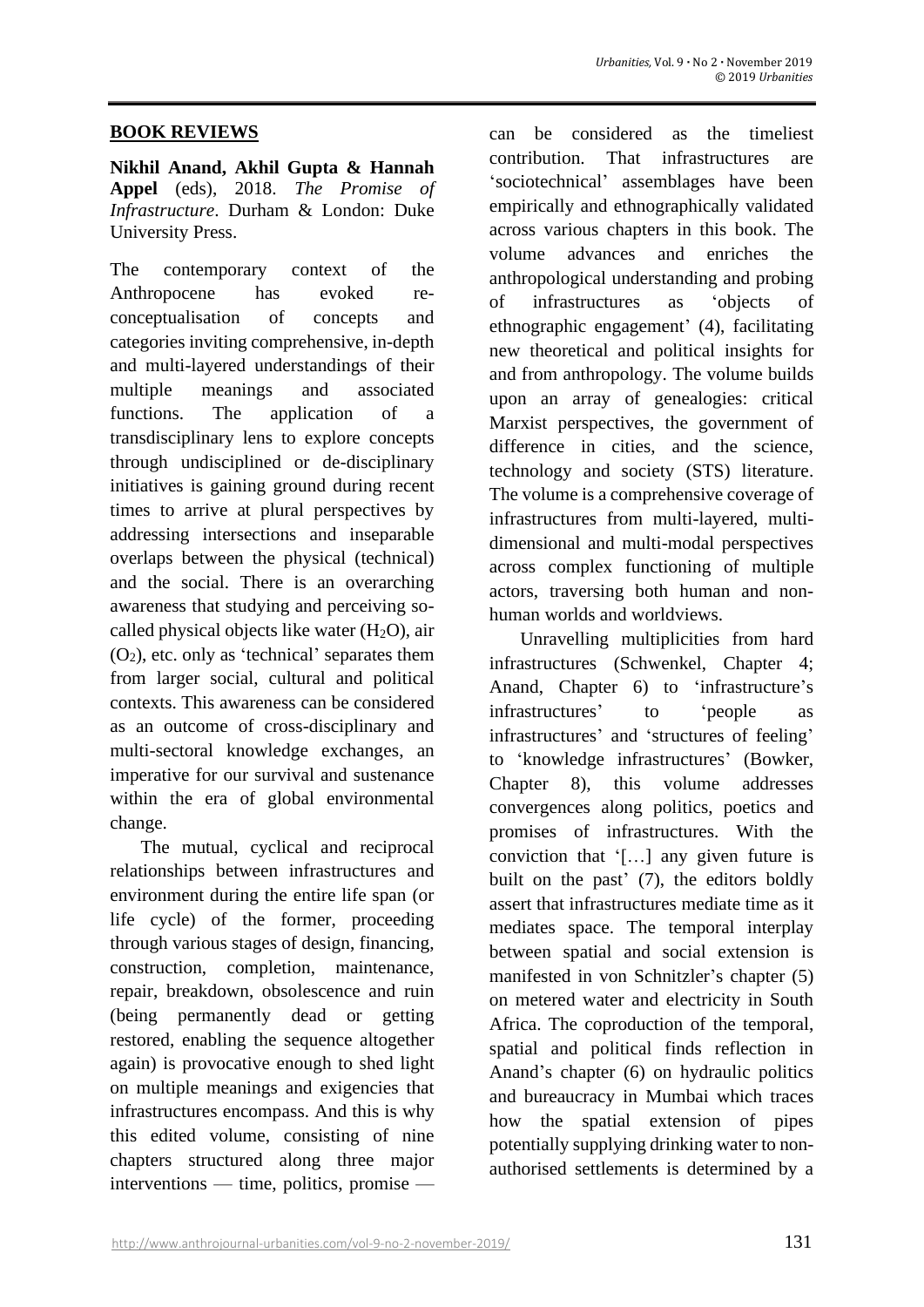politico-temporal trajectory dotted with elaborate negotiations and bargains among multiple stakeholders and actors (slums dwellers, politicians, engineers, managers, etc.) over an extended period of time. Gupta concretises the significance of understanding and exploring infrastructures as spatio-temporal projects, 'chronotypes' when he describes infrastructures not as finished products but frames and familiarises 'infrastructures as unfolding' over many moments with uneven temporalities (Chapter 2). The editors validate why and how they have considered and contemplated on 'time' as one of the most significant interventions to explore infrastructures: 'A focus on the temporal helps us think of the spatial, technical, material, logistical, political and social properties of infrastructures together' (19).

The element of 'promise' elaborately fleshed out in the different chapters connects infrastructural past, present and posterity, enabling readers to dig deep, making meanings even from 'hidden temporalities' entrenched in future oriented investments or 'the ruins of the future'. Gupta's rereading of ruins of half-built infrastructure projects in Bangalore encapsulates ruination not as the fall of past glory but an in-between stage with the hopes of modernity and progress embodied in the construction phase at one end of the spectrum and suspension of those hopes in discontinued projects on the other (Chapter 2). That this 'promise' also embodies statist legitimisation, oppression and desperation comes out sharply in the chapters contributed by Schwenkel and Larkin (Chapters 4 and 7). Schwenkel demonstrates how risks of natural calamities and political subjugation were ingrained in laudable promises of technological prosperity relating to

smokestacks in post-colonial Vietnam. The opening chapter by Appel complicates 'promise' by unfurling multi-scalar and multi-dimensional insights reflecting on today's imperial formations and the poisoned promise of economic growth. Drawing attention to 'Investment as a percentage of GDP' as the statistical reflection of infrastructural projects in the national economy, Appel writes about the lived experience of spectacular rates of infrastructural investment in Equatorial Guinea noting its centrality to ideas of national economy and schemes of economic growth (Chapter 1: 42). Harvey on the other hand unveils the element of 'longing' and expectations surrounding promises of road construction projects in Peru (Chapter 3).

The last two chapters by Bowker and Boyer emphasise not only why infrastructures but 'why now', explaining how and why fresh theoretical formulations and empirical insights building upon the existing archaeology of knowledge is imminent within Anthropocene. For Bowker the more important question than 'what is an infrastructure?' is 'when is an infrastructure'? (Chapter 8: 203). Shedding light on 'knowledge infrastructures', Bowker uses the term 'infrastructures' to connect across an array of literature. Pointing out to the limits of knowledge classification, he establishes why interdisciplinarity and trans-disciplinarity are crucial to explore infrastructures, given its layered nature and complexities across time and space, human collectivities and also data, representing challenges for the 'design, use and maintenance of robust infrastructures' (Chapter 8: 217). This chapter also introduces readers to species database like the Global Biodiversity Information Facility, discusses its limitations like providing and generating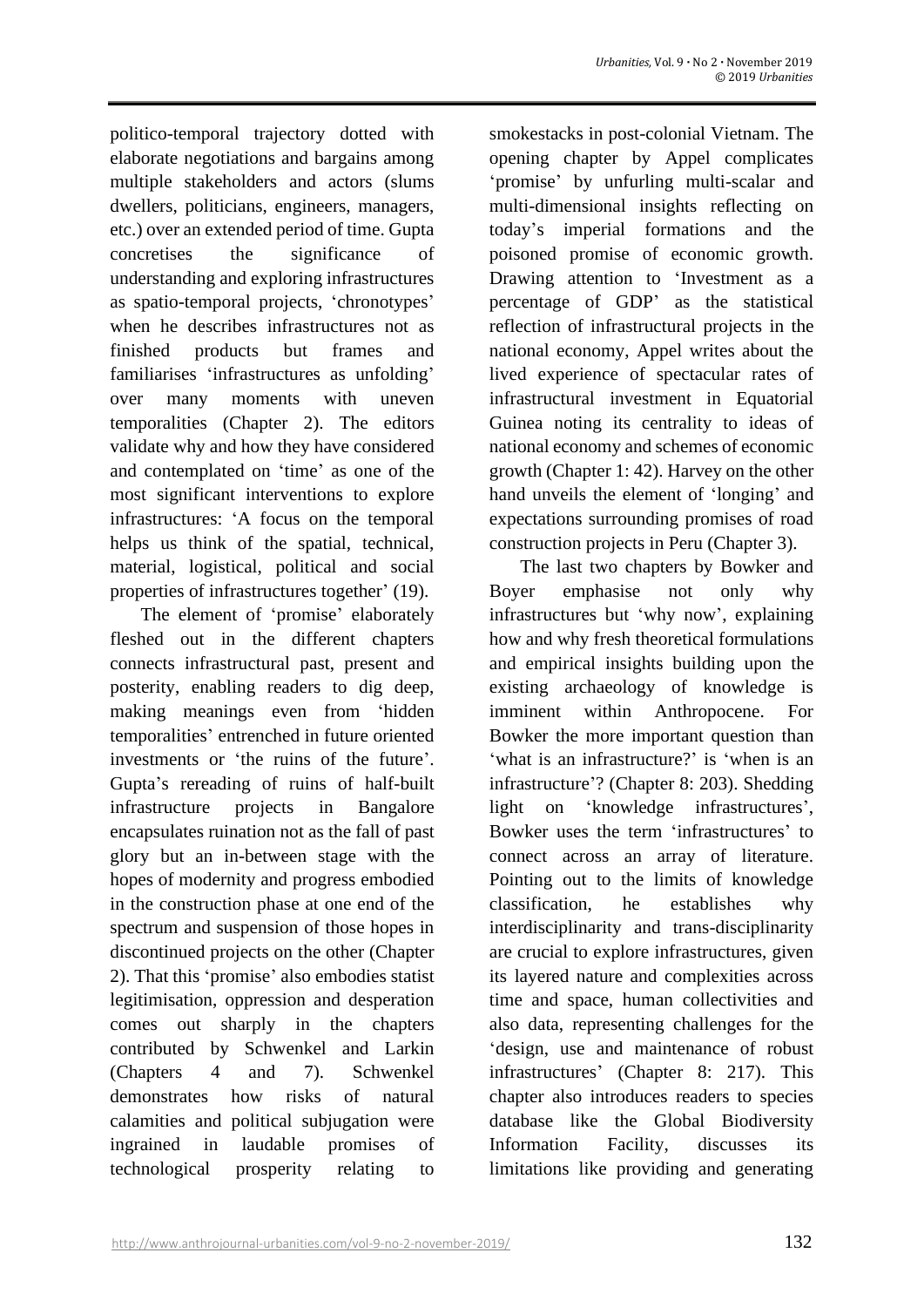linear and single observations, being restricted to politically selected parts of the globe, and validates why environmental (more specifically climate) knowledge infrastructures should be perceived, designed and made operational across pluralistic prisms and perspectives.

Referring to his 2014 work, Boyer affirms that the anthropological revelations of infrastructures are part of a much larger movement: the 'anti-anthropocentric turn' in human sciences (Chapter 9: 225). The chapter intensely draws from what Boyer calls 'a family resemblance' rooted in the critical social science literature emanated from cutting-edge researches by Michel Foucault, Donna Haraway, Bruno Latour and Cary Wolfe. Criticizing the classical, Keynesian, neoclassical and neo-Keynesian models of economic growth indebted to apparatuses of carbon energy extraction and delivery, Boyer advocates that a 'revolutionary infrastructure' (through the adoption of the Marxian path) is critically relevant for facing and overcoming the Anthropocene. His idea is to move beyond 'the familiar infrastructures of carbon modernity that currently encompass and enable us' (Chapter 9: 231).

The co-evolution and co-functioning of hard, soft and ecological infrastructures where nature and culture are embedded as enmeshed entities across spatio-temporal scales finds reflection in the various contributions in this volume. The Anthropocene as the immediate and urgent context to determine and decide upon desired infrastructures has been well formulated in the last two chapters by Bowker and Boyer. Yet, the connect requires deeper consolidation through the use of robust datasets and more empirical examples, a provocative provision rolled out by this volume as future lines of inquiries that can be taken up by social science researchers. This conviction is channelled through Anand, Gupta and Appel's comment: 'We present a set of scholars working on infrastructure today, but we also gesture to all the work still to be done' (7).

This book is a must read for students and scholars pursuing STS, political ecology and development studies. The policy makers can be immensely benefited from it as the ideas, concepts and contexts laid out in the introduction and subsequent chapters have revolutionary potentials to enrich and expand their perceptions and mindsets. The only challenge is that the sophisticated scholarly presentations might not attract bureaucrats and technocrats directly; a concern that is not specifically targeted to this volume, but for series of extremely significant recent social sciences contributions, pressing forward the need to come up with innovative mechanisms (even within academic writing) through which academic and policy dialogues and exchanges can be effectively crafted.

### Jenia Mukherjee

Indian Institute of Technology Kharagpur [jenia@hss.iitkgp.ernet.in](mailto:jenia@hss.iitkgp.ernet.in)

**Richard Florida**, 2018. *The New Urban Crisis: How Our Cities Are Increasing Inequality, Deepening Segregation, and Falling the Middle Class and What We can Do About It*. New York: Basic Books.

The title of the book by Florida tells us what the new urban crisis refers to and also shows promises for solutions. Cities have increased inequality and deepened segregation, and the result is the disappearance of the middle class. Starting from his observations about US cities from his childhood, Florida expands the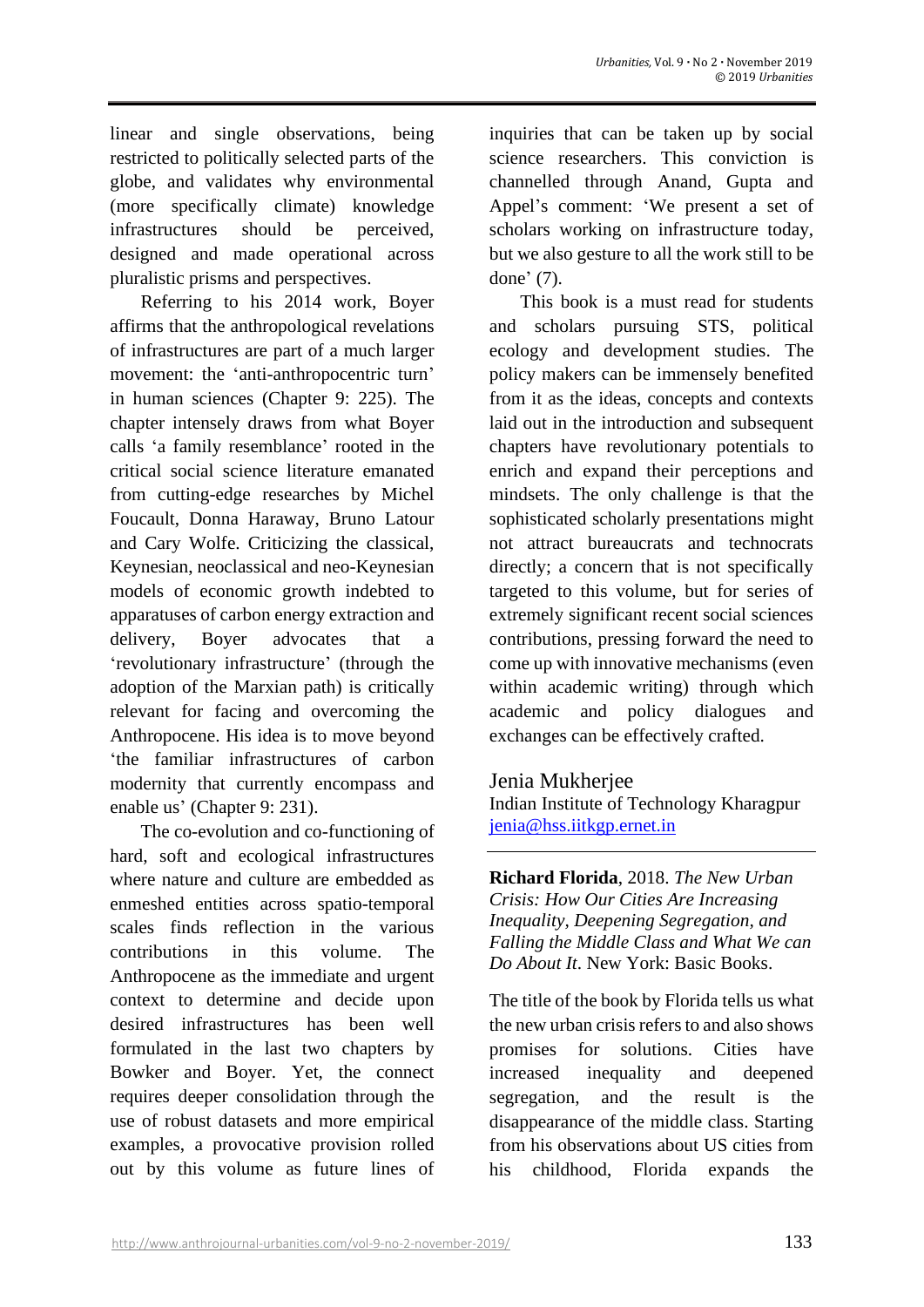discussion to the global level. He recommends a more 'inclusive urbanism'. Based on his own life story, Florida points to the decline of the middle class and their suburban way of life. Combining his experiences and social changes, Florida gives his reader a good example of how the 'sociological imagination' (Mills 1999) works. He also makes a self-criticism of his earlier work in which he celebrated the recent developments of technology, talent and tolerance and the emergence of the 'creative class'. Yet, the outcome of that enrichment was not what Florida optimistically expected. Rather, urban space has turned into a place where inequality and segregation between those who have access to resources and those who do not have gradually increased. The middle class, the buffering class between the total winner and total loser, has gradually declined as well. Florida describes what has happened from an urban perspective.

The aims of the book are to define the basic dynamics of the urban crisis, to gain an insight into the forces that shape this crisis, and to propose some possible solutions to create inclusive urbanism. Inclusive urbanism refers to better job opportunities, better living conditions, and a better way of life for all. For the author, the new urban crisis has five basic dimensions. The first one is the growing disparity between a few cities that are superstar cities for the author such as New York, London, Hong Kong, Los Angeles and Paris and the rest of the cities in the world. Superstar cities are those that attract not only creative potentials in technology, talent and innovation especially in sectors like finance, media, entertainment and technology, but also money under the globalised economy. The second one is that the accumulation of these potentials in a few cities have resulted in the overvaluation of the urban land, which might have affected even this new creative class and certainly affected other urban residents like blue collar workers, service workers and, naturally, the middle class. The third dimension is the growing inequality and segregation in the urban areas, while the fourth dimension is the concentration of poverty, insecurity and economic and racial segregation in the suburbs. Finally, the fifth dimension is the urbanisation crisis in the developing countries.

Florida explains these five dimensions in the following eight chapters. In Chapter Two, he explains why few superstar cities have won out over the others and that the outcome of this process is the increase in housing prices. Florida analyses the new urban battle as the outcome of the concentration of creative elites in Chapter Three. The author discusses gentrification to provide a more balanced perspective in Chapter Four. This perspective requires putting gentrification into a historical context in which neighbourhood transformations refers to continuous shifts and changes (p. 61) and also into larger social processes like public and private investment, location of universities and public transportation—especially trams, metros etc.—and green spaces rather than individual choices (p. 65). Gentrification takes place on a very selective basis and it is very much concentrated in certain neighbourhoods in superstar cities. Florida highlights that gentrification has bypassed the black neighbourhoods where residents are experiencing 'chronic and persistent poverty' (p. 77). In the following chapter, the author opens the Pandora Box because the growing inequalities in the cities are the result of not only globalisation and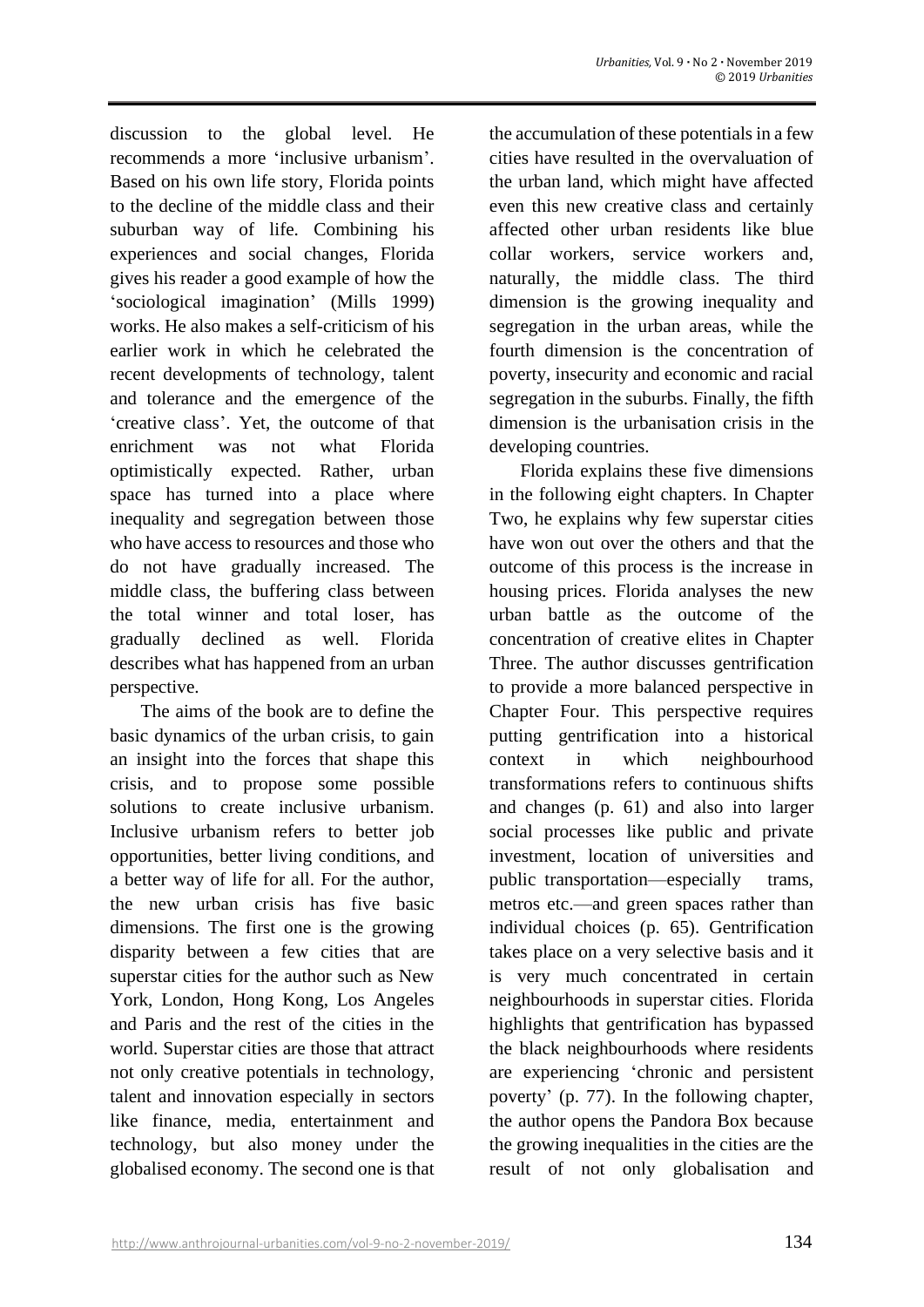technological changes or persistent poverty, but also policy choices associated with neoliberalism, such as the reduction of benefits and taxes and also anti-union measures (p. 88). The main theme of Chapter Six is the segregation in urban contexts, which is linked to income, education and occupational differences, and also 'racial' divisions within the US. In this and the previous chapter involving the combination of macro- and micro- findings, Florida persuades the reader that the growing inequality and segregation in cities forms the core of the New Urban Crisis. While superstar cities have attracted the creative powers of the new economy, the majority of the cities remain disadvantaged (p. 120). The author uses class-based data in order to present how the Patchwork Metropolis combines the residential location preferences of three different classes, namely the 'highly paid creative class, lower paid service class, and the working class' (p. 122). The decisions of the creative class are crucial and 'the rich live where they choose, and the poor live where they can' (p. 150). Despite the existence of the 'back to city movement', the privileged class prefers the suburbs. Yet, there is growing suburban poverty across America. Not only poverty but also increasing violence and the disappearance of middleclass jobs contribute to the decline of suburbs. Florida interprets this trend as a threat to the American dream and to economic growth in Chapter Eight. Contrary to superstar cities, urbanisation in the developing world occurs without economic development. In Chapter Nine, Florida analyses this trend and recommends policy makers to make an investment in the basic infrastructure in a city within the context of international collaboration. In the final chapter, Florida shares his proposal for changing cities through a more cooperative effort so that they become more inclusive and egalitarian.

What is interesting in this book is that Florida combines and visualises various findings to support his arguments. The language used in the book is easy to follow, which also makes it easy for the readers to follow the arguments in the chapters. The scope of the book extends from the American experience of urban development to the global one. And yet, for the emphasis on the global one awaits further attention.

### **References**

Mills, C. W. 1999. *Sociological Imagination*. Oxford: Oxford University Press.

Z. Nurdan Atalay

Bandirma Onyedi Eylul University, Turkey [natalay@bandirma.edu.tr](mailto:natalay@bandirma.edu.tr)

**Douglas, Gordon C. C.,** 2018. *The Help-Yourself City: Legitimacy and Inequality in DIY Urbanism.* Oxford University Press.

Douglas' *Help-Yourself City* is relevant to urban imaginations that are sensitised to or curious about the ways in which cities, neighbourhoods, built environments and urban spaces take place. This book is an engaging ethnography which lays the groundwork for asking questions about urban placemaking, urban spaces and places, and urban inequality.

*Help-Yourself City* is based on five years of qualitative interviews and ethnographic research with people in cities mostly across the United States. The data includes 113 interviews with DIY urban designers and professional place makers, as well as an analysis of public web content, policy, and planning documents related to DIY urban design activities, and a database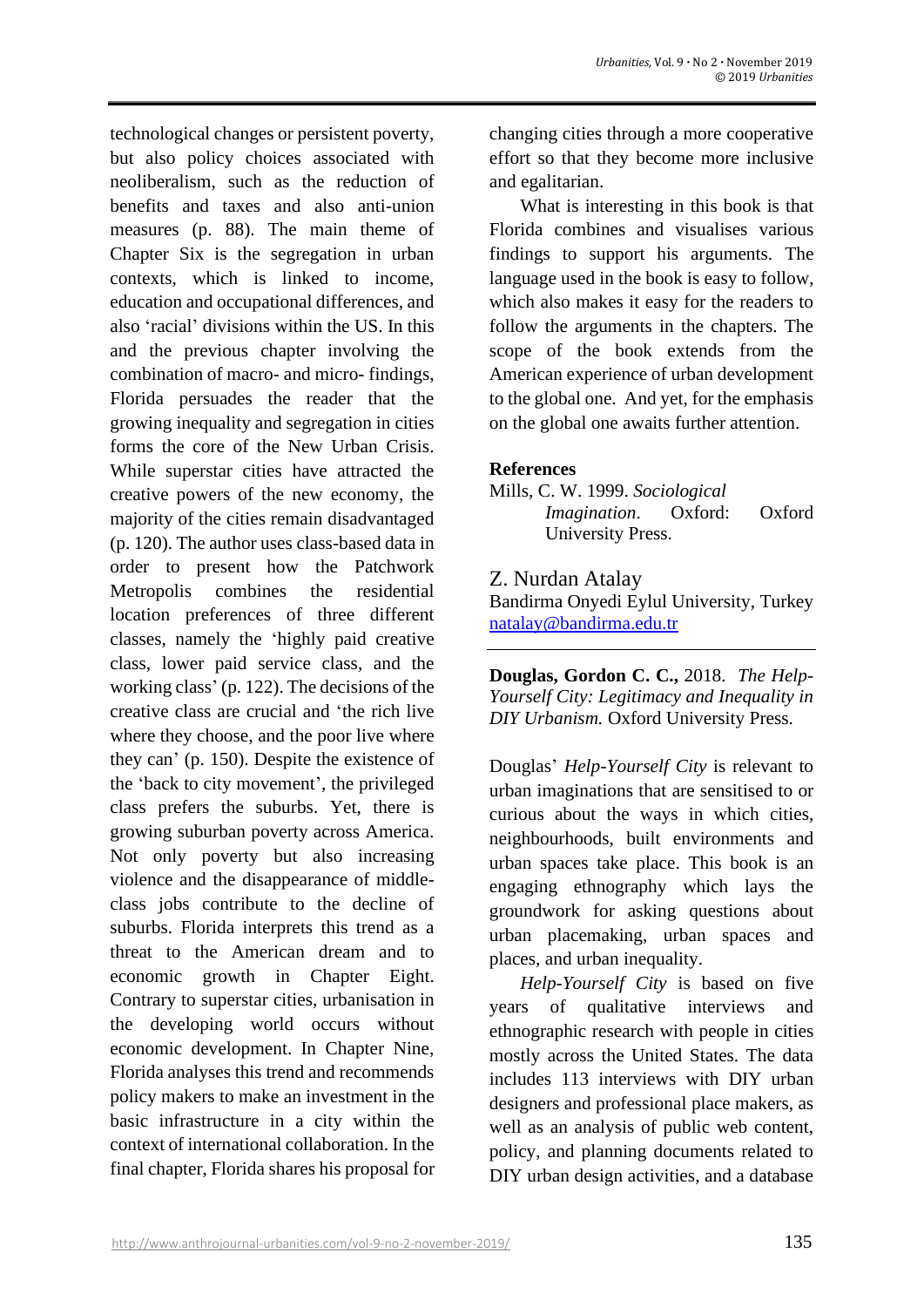of DIY urban design projects including over 400 projects. Altogether, Douglas builds a strong analysis of urban placemaking as it happens in informal and unsanctioned ways by people who take action to change aspects of their built environments for the public good.

The book is organised around seven chapters. In the introductory chapter, the reader is oriented to ideas of formal and informal placemaking practices, civicmindedness and individualism, as well as the problematic socially reproductive, but also the transformative, potential of informal urban design. In Chapter Two, Douglas tackles the literature on *unauthorised urban space interventions* and in so doing carves out a new analytical category from his data which he calls *DIY urban design*: 'small-scale and unauthorised yet intentionally functional and civic-minded physical interventions aimed at "improving" the urban streetscape in forms analogous to or inspired by official efforts' (p. 26).

Douglas argues that this new category is appropriate for analysing unauthorised urban space interventions that are neither explicit acts of vandalism nor radical acts used to make critical social commentary. It is the formalised and institutionalised characteristics of DIY urban design that make this social phenomenon interesting, and the DIY urban design category analytically useful. In Chapter 3 Douglas explores the cultural logic that inform DIY urbanism which, he argues, is couched in an individualizing of civic responsibility. DIY urbanists are largely motivated by a perceived civic or social need and take it upon themselves to make the urban intervention, rather than entrusting it to market actors or local government.

Douglas finds that the majority of DIY urbanists he encountered and interviewed are white, well-educated, middle-class men. These intersecting identities have implications for DIY urbanism. Do-ityourselves 'operate from a position of considerable privilege in public space and interactions with authority' (p. 13) and have access to resources and networks that are useful for accomplishing DIY urbanism. Discussed in Chapter 4, some of the resources necessary include the professional knowledge of the do-ityourselves who incorporate formalised, professionalised, and standardised elements into their urban interventions. Douglas finds that many of the do-it-yourselves he spoke to were familiar with urban policy and professional placemaking.

Chapter 5 is Douglas' critical analysis of how DIY urbanism is rooted in social privilege and may be complicit in the spatial reproduction of social inequality. While doit-yourselves may be acting in ways they understand to be civic or socially responsible, they are paradoxically also engaging in practices that might be reproducing the very issues they hope to address in the built environment. This critical lens unpacks how urban placemaking practices are informed by social privilege and inequality, and how systemic social inequalities persist in urban places through the placemaking practices of people.

Chapter 6 turns attention to the relationship between DIY urbanism and formal urban planning and urban policy. This chapter is interesting because it makes connections between informal urban space interventions and professional placemaking. Douglas explores how professional place makers make sense of DIY urbanism, and how they negotiate their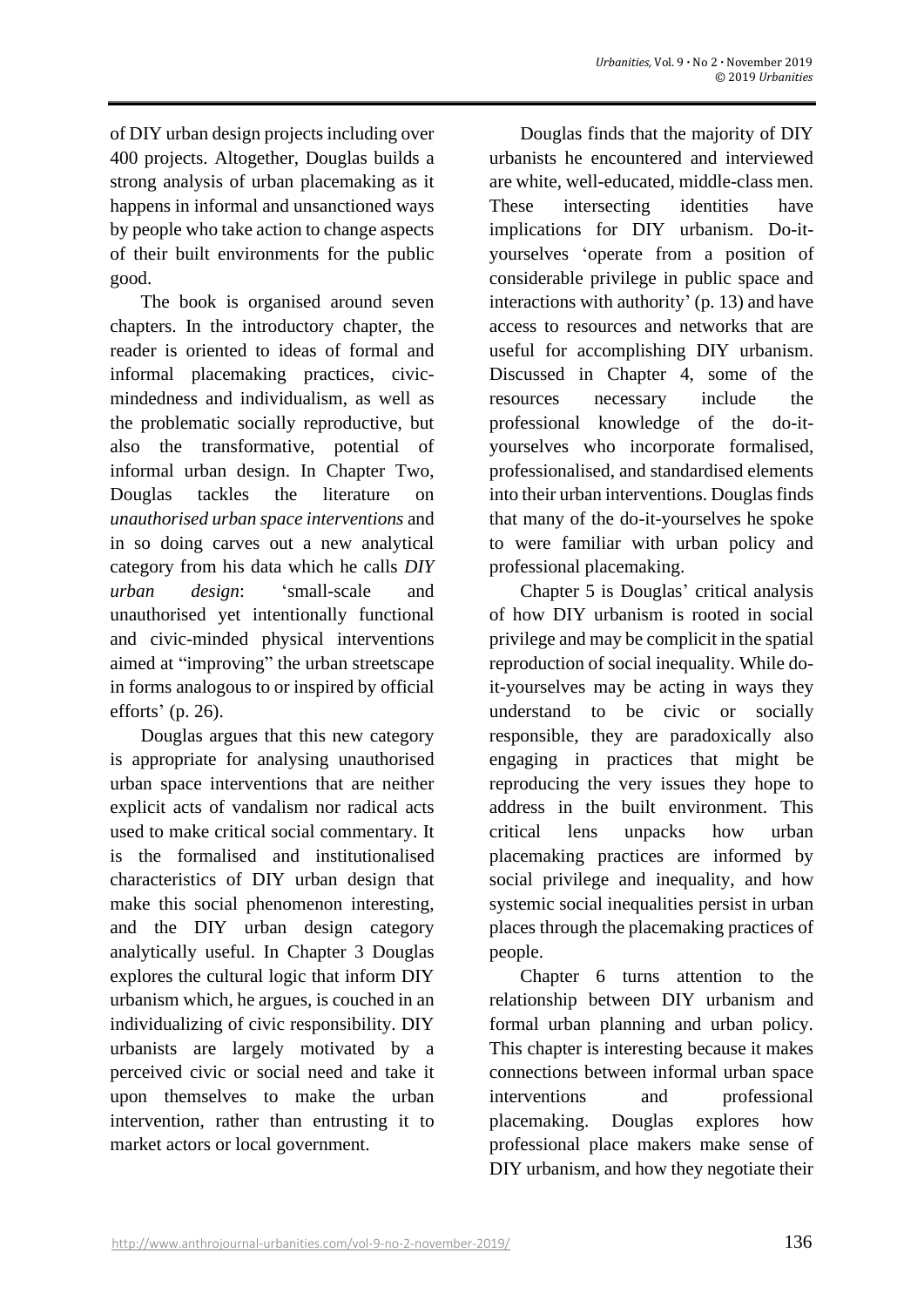often-conflicted stances. Interesting, too, is how informal, unsanctioned, and illegal DIY urbanism has become co-opted by local governments and private market actors.

Convincingly, Douglas points to the problematic ways in which this institutionalisation of DIY urbanism as local economic development and 'tactical urbanism' may further reproduce social inequalities in urban contexts. The final chapter pulls together the major themes of civic participation, urban citizenship, and individualism, legitimate and illegitimate urban placemaking practices, fuzzy distinctions between formality and informality, and the enduring problem of social inequality as they persist in urban contexts.

In all, Douglas accomplished three major tasks. First, he showcases the relevance of ethnography as a way to do research about urban life and to construct useful analytical categories from data at the level of lived experience. Second, he explores the relationship between place, place-based practices, and socio-spatial inequalities, privilege and legitimacy. Third, he contributes to an important scholarship on placemaking and how urban places are accomplished.

More so, I appreciate Douglas' creative use of tools in doing the ethnography. Intertwined into the methodology of the project is the use of bicycles and cameras as data gathering tools. Douglas engages in 'photo ethnography' to capture the visual aspects of DIY urban design projects as well as the visual characteristics of the urban context. This is strategic because it highlights the significance of context for making analytical sense of DIY urbanism and urban design. The photo images, appropriately scattered throughout the text of the book, are welcomed by the reader as they contextualise the projects discussed.

Douglas uses the bicycle as another tool for ethnography that, he argues, is particularly well-suited for exploring urban space at the level of everyday life. In cycling through a neighbourhood, the ethnographer can note changes in 'land use and character and arrive in some ways already familiar with a place' (p. 207). This creative use of tools in ethnography spurs important discussion about how we come to know about a place and the people that live in and move through them.

This book is appropriate for undergraduate students enrolled in upper level urban social sciences courses; particularly, courses related to urban sociology, urban planning, and urban policy courses. At the same time, the book will be a nice addition to the reading list of a graduate level course in these same subjects. Altogether, Douglas' *Help-Yourself City* is a relevant contribution to understanding placemaking.

# Wenonah Venter

University of South Florida, U.S.A. [wventer@mail.usf.edu](mailto:wventer@mail.usf.edu)

**Jenia Mukherjee** (ed.), 2018. *Sustainable Urbanization in India: Challenges and Opportunities*. Singapore: Springer Nature.

The world has become familiar with the idea of sustainable development with the publication of the Brundtland Report in 1987 where the concept was defined as follows: 'Sustainable development is development that meets the needs of the present without compromising the ability of future generations to meet their own needs'. But the idea of sustainable has been floating around in one form or other ever since Henry George formulated the concept of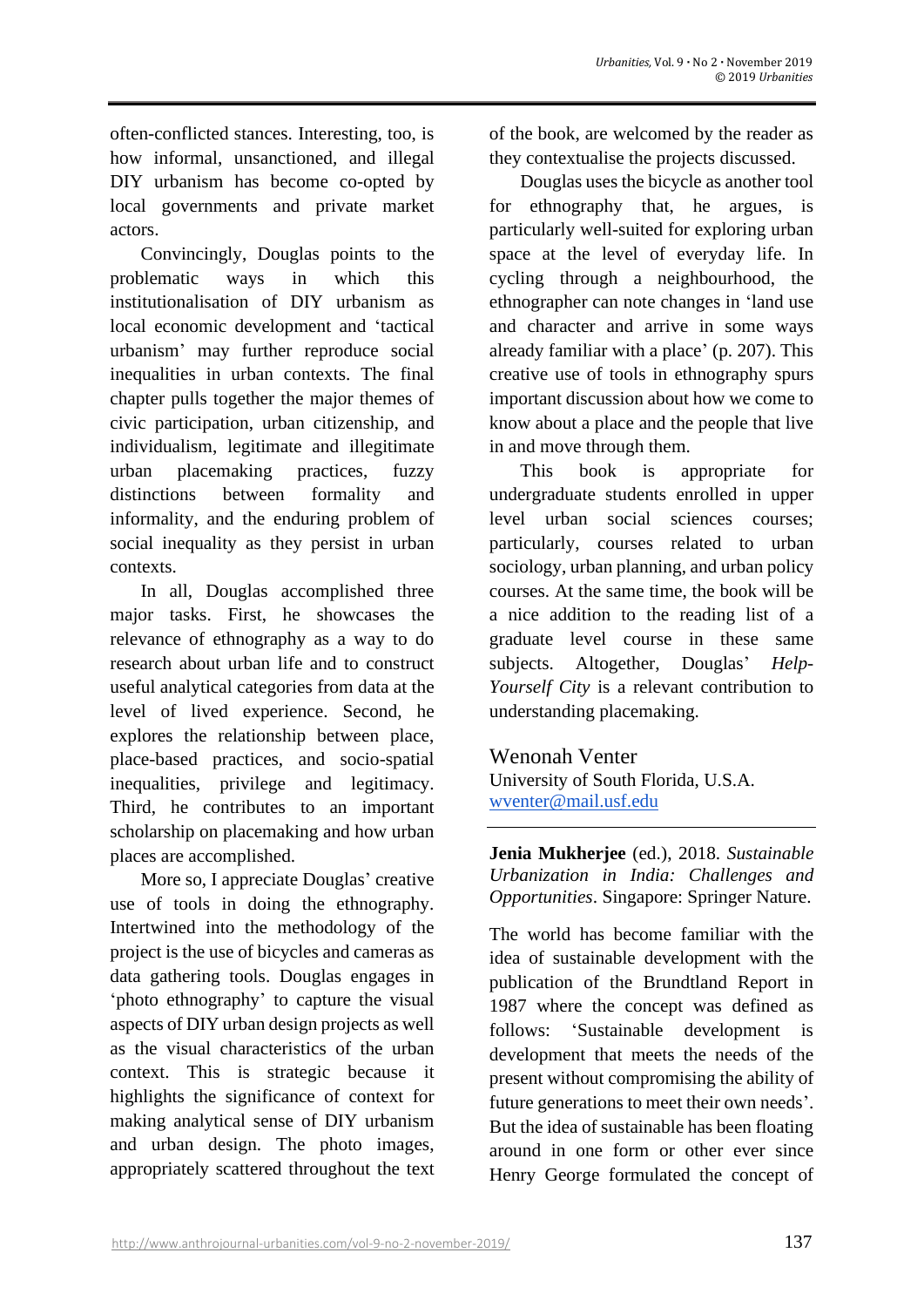Spaceship Earth, in which all creatures, human and non-human, need to live in harmony in order for the spaceship to sail without any trouble. A similar, though slightly different hypothesis of 'Gaia' was formulated by scientists like James Lovelock and Lynn Margulis in the 1970s. It talks about how living organisms interact with their surroundings on earth to form a synergistic and self-regulating system that helps to maintain and perpetuate the conditions for life on the planet. This rather optimistic view was radically challenged by the economist Nicholas Georgescu-Roegen in 1971, who argued that human beings are using non-renewable resources to advance economically: they are bound to be exhausted sooner than later. The implication was that the world must shift to renewable resources in order to survive. The escalating use of exhaustible resources has brought in severe problems in the accumulation of greenhouse gases bringing with it problems of climate change; the Arctic Circle becoming navigable for the first time in history; Greenland and the Himalayas losing their icebergs and glaciers at an alarming rate; sea levels rising all over the world, already submerging many Pacific islands; biodiversity being damaged on land and in the oceans; the air of many big cities becoming unbreathable, causing severe respiratory diseases and lung cancer; and, so on and so on.

All this is the result of capitalist, profitseeking industrialisation and accompanying urbanisation. Not all industrialisation is, however, driven by profit-seeking capitalists. After World War II, many of the newly independent countries adopted 'developmentalism' as state policy. When that led to a policy of industrialisation at any cost, it caused as much damage to the environment and the welfare of ordinary

people as profit-driven industrialisation. Way back in the 1920s Rabindranath Tagore wrote an allegorical play called Raktakarabi (Red Oleander) to depict the evils of unregulated industrialisation.

Not all urbanisation is driven by industrialisation. In India, the focus of Mukherjee's volume, urbanisation is driven by both push and pull factors. In this age of neoliberal globalisation, agriculture has become increasingly unremunerative for medium and small farmers, the cost of seeds, fertilisers, irrigation and pesticides leaving little margin as income. So many of them crowd into cities in the hope of bettering their chances. The spread of education in rural areas has also encouraged ambitious young men and women to migrate to nearby small towns and cities where they have joined various professions. This has led to the sprawl of squat and slums, because a large proportion of migrants cannot afford decent housing.

The current volume has brought together some of the best students of cityscapes, sociologists, political ecologists, hydrologists and economists in India. The volume adopts a multidisciplinary approach so that it is neither necessary nor fruitful to put the writers into one category or another. This point can be illustrated by the example of the editor, Jenia Mukherjee herself. She has written papers on the political history of India and China, on the history of the wetlands around Kolkata, on the chars (sedimentary formations of islands in the bed of the river, which, if large enough can invite settlements or cultivators, creating social and sometimes diplomatic problems when they happen to be on the border of India and Bangladesh), has studied the problems of human development and diplomacy created by the chars upstream and downstream of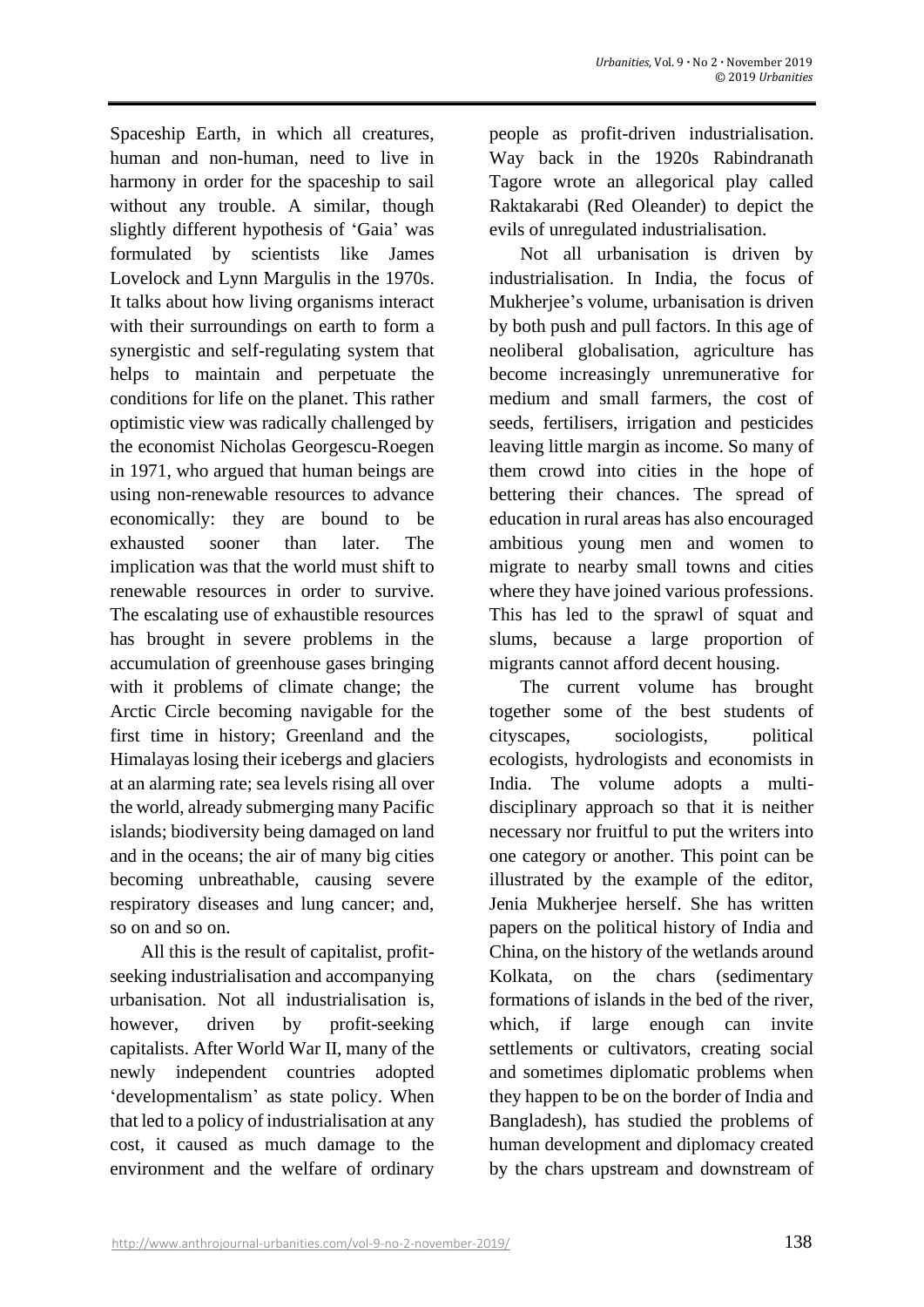Farakka Barrage, and studied the way a branch of the Bhagirathi (Adi Ganga) has been converted into a sewer of Kolkata and how to remedy the situation.

The intention of the editor was made clear in the Preface: it was 'to identify cityspecific sources of challenges and opportunities and explore strategies and potentials to make the process of urban transition both equitable and sustainable'. The last, of course, is a daunting task, because the question of sustainability apart, the process of urbanisation has been highly inequitable, both internally and spatially metropolises like New Delhi, Mumbai, Hyderabad, Bengaluru, Chennai or Kolkata — drawing most of the resources at the cost of smaller towns within the region. This tendency is likely to be exacerbated with the central government declaring its intention of creating 100 'smart cities'. What will happen to the hundreds of not-so-smart towns spread all over India?

In the chapters in this volume, the problems facing the metropolises mentioned above have been covered along with challenges faced by smaller cities like Ahmadabad, Patna, Udaipur and Visakhaptnam.

The issues analysed by the contributors range from the broader question of what meaning can be given to 'sustainability' in the urban context, structural constraints of urbanisation, governance systems that can be accessible to the urban poor, the danger of slum clearance leading to the dominance of the real estate lobby over the process of urbanisation, the importance of the periurban water bodies for sustaining Kolkata, providing tenurial security to the urban poor, and management of various kinds of waste and managing water supply in a situation of water scarcity. The last has become of emergent importance in view of the extreme scarcity of water in Bengaluru and rationing of water in Chennai.

The volume is extremely timely in view of the fact that the speed of urbanisation in India and most of the Third World countries is going to accelerate and marketdominated urbanisation will inflict untold misery on ordinary people (prevalent air pollution will not spare the rich either) and cause further damage to an ecologically fragile world. I hope that policy-makers and opinion-makers, not only in India but all over the developing world, will heed the warnings sounded by the specialists gathered in this volume and judiciously adopt at least some of the advice proffered by them.

## Amiya Kumar Bagchi

Emeritus Professor Institute of Development Studies Kolkata Email: [amiya.bagchi@gmail.com](mailto:amiya.bagchi@gmail.com)

**Velasco, Alenandro**, 2015. *Barrio Rising: Urban Politics and the Making of Modern Venezuela*. California: University of California Press.

In *Barrio Rising: Urban Popular Politics and the Making of Modern Venezuela*, Alejandro Velasco describes the 30-year history of a mid-century, Brutalist-inspired mega block housing development where residents organised multiple political strategies in their quest for democracy. In the 1950s a new military regime cleared slums in Caracas, Venezuela's capital city. When this dictatorship fell on 23 January 1958 citizens rushed to occupy illegally the unfinished housing project. These new residents renamed the neighbourhood 23 de Enero to honour the emerging dictatorship. Velasco's study provides a prequel to the rise of socialist president Hugo Chavez and the collapse of the modern regime.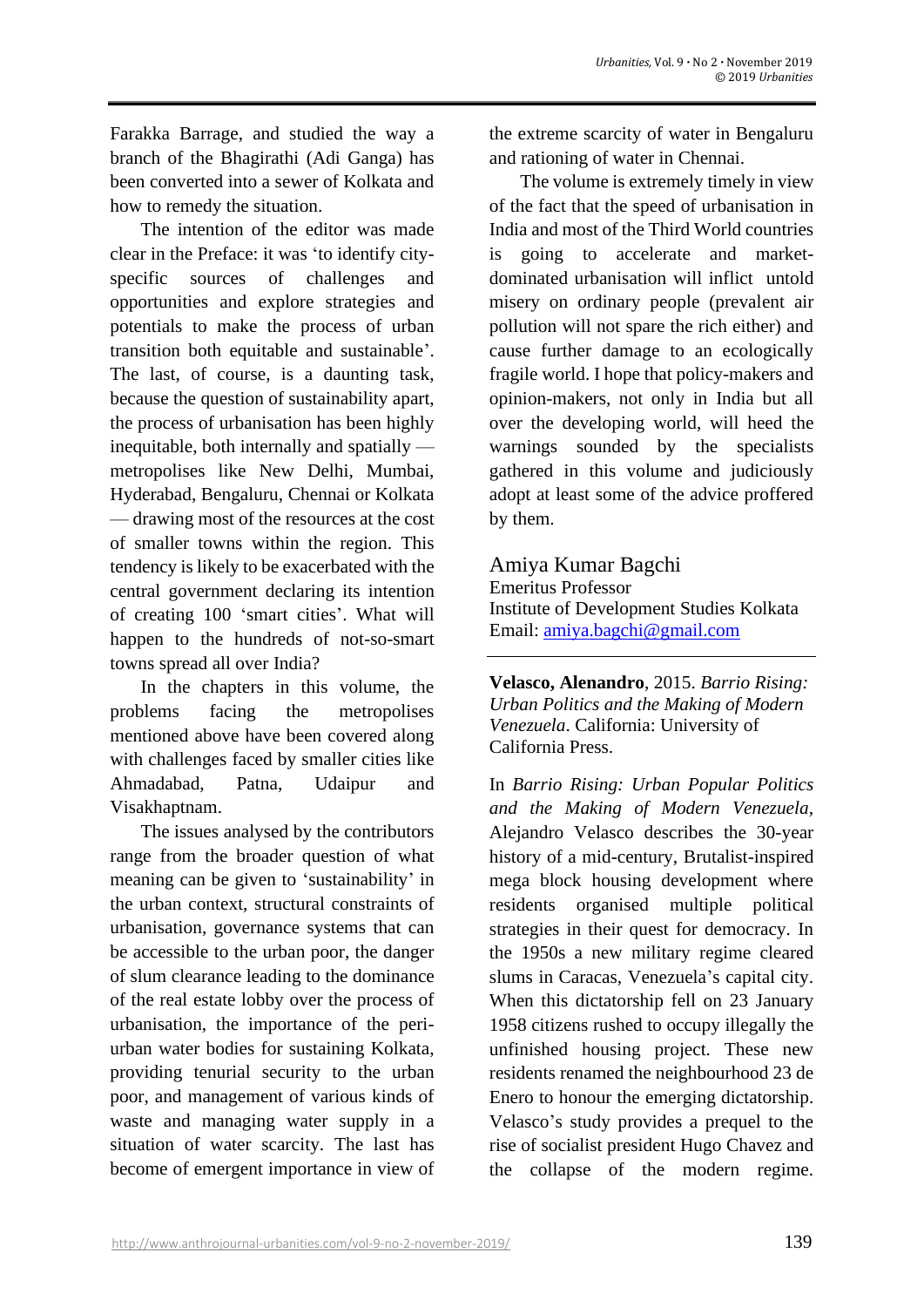However, the study uses a wide brush to tell Venezuela's political history through this housing project without providing specifics about the roles groups and individuals played in these events or the design's impact on these events.

Velasco divides the book's seven chapters across three parts. In Part One, Landscapes of Opportunity, he includes two chapters. The first describes the 23 de Enero neighbourhood's transformation under Marco Perez Jimenez from an urban barrio to a complex of modern high-rise buildings for the former slum dwellers. Chapter Two focuses on the overthrow of the Jimenez regime as citizens began occupying the unfinished housing project within days of the regimes' collapse. Once the resident dwellings were occupied completely, people began re-creating the demolished slums in what had planned to be open green spaces between buildings. The 23 de Enero neighbourhood emerged as a large voting block focused on urban political reforms. As their candidates lost national elections to rural-backed ones, the residents resorted to guerrilla warfare.

In Part Two, Paths to Democracy, Velasco examines how the residents adjusted their political strategies as Venezuela urbanised nationally and moved towards democracy. Chapter Three covers the tenuous conflicts between 1958 and 1963 as well as the 23 de Enero's links to international political movements. For example, Fidel Castro's first overseas state visit to Venezuela with his first stop being the 23 de Enero. The neighbourhood went in and out of violent periods as the new Betancourt regime struggled with insurrection leading to the guerilla violence in the housing project until the 1968 national election.

In Part Three, Streets of Protest, Velasco examines the emergence of a new mobilisation and discourse between the 23 de Enero residents as the 1950s promises of a democracy re-emerged. In the 1970s focusing on community organizing, Velasco uses Chapter 5 to describe how residents turning to political issues based on local needs and demands ignored by the national regimes during the 1960s guerrilla warfare. In Chapter 6, A Weapon as Powerful as the Veto, he shows that by the early 1980s this community organizing moved into radical actions such as hijacking garbage trucks and other public service vehicles in the neighbourhood. Facing increased economic crisis by the late 1980s, the Venezuelan government shifted the mega block public housing development to condominiums for the existing residents. While previous generations protested against the state for their demands, organizing protests in other neighbourhoods outside 23 de Enero proved difficult. In Chapter 7 Velasco wraps by revisiting the 1999 Carazco massacre contextualizing the relationships between neighbourhoods and the Venezuelan government. He concludes by arguing that the rise of Hugo Chavez rests not in his emergence in the 1980s to the national scene but from the 1950s struggles by 23 de Enero residents.

This book is geared to readers possessing some general to advanced knowledge and understanding of Latin American but more specifically, Venezuelan history and politics. Velasco presents the work from his background as a historian. Velasco documents the national political events occurring with extensive citations but provides little guidance to readers trying to follow the different regimes and political parties over a sixdecade period. Those approaching this